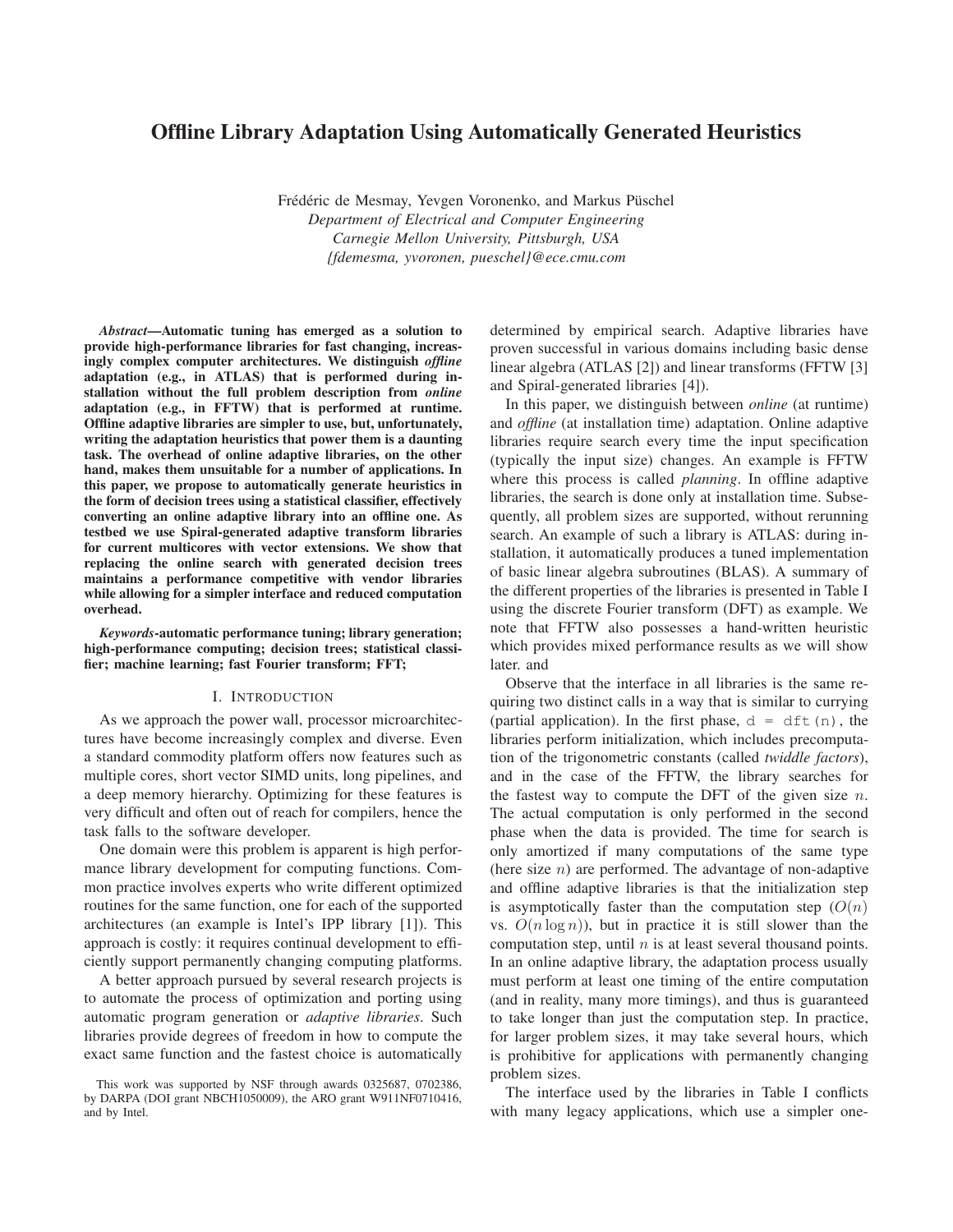Table I DIFFERENT LIBRARY TYPES AND THEIR PROPERTIES US ING THE n POINT DFT AS AN EXAMPLE.

| Library type          | Non-adaptive                                     | Online adaptive                                   | Offline adaptive                                                                                                                    |
|-----------------------|--------------------------------------------------|---------------------------------------------------|-------------------------------------------------------------------------------------------------------------------------------------|
| Prototype             | IPP [1]                                          | <b>FFTW</b> [3]                                   | this paper                                                                                                                          |
| Interface             | $\begin{cases} d = dft(n) \\ d(X,Y) \end{cases}$ | $\begin{cases} d = dft(n) \\ d(X, Y) \end{cases}$ | $\left\{ \begin{array}{ll} d & = \; \mathrm{dft}\left(n\right) \\ \mathrm{d}\left(\mathrm{X},\mathrm{Y}\right) \end{array} \right.$ |
| Initialization cost   | O(n)                                             | $\geq O(n \log n)$                                | O(n)                                                                                                                                |
| Computation cost      | $O(n \log n)$                                    | $O(n \log n)$                                     | $O(n \log n)$                                                                                                                       |
| Adaptation mechanism  | none                                             | online (planner at runtime)                       | offline (at installation time)                                                                                                      |
| User view             |                                                  |                                                   |                                                                                                                                     |
| When problem changes  | ۰                                                | replan                                            |                                                                                                                                     |
| When platform changes | rebuy                                            | replan                                            | reinstall                                                                                                                           |

call interface. Non-adaptive and offline adaptive libraries can emulate the one-call interface without substantial overhead. In online adaptive libraries, a caching system could be used to hide online adaptation behind the legacy interface, but this complicates usage, potentially increases memory footprint, and does not resolve the problem of the high latency in applications with changing problem sizes.

On the other hand, if a library provides no adaptation mechanism (as IPP), it has to be reoptimized with every change in the microarchitecture or a performance loss is incurred.

Offline adaptation enables the best of both worlds: low initialization overhead and automatic adaptation. Alas, the development is difficult since it requires the developer to come up with a framework to automatically find suitable heuristics that have to work well for all problem sizes. In ATLAS this was done successfully but the search space (which includes different blocking and unrolling sizes) is BLAS-specific and cannot be used for other libraries, e.g., for the DFT.

**Contributions.** In this paper we propose a machinelearning approach to automatically convert an online adaptive library into an offline adaptive library. Specifically, we use at installation time (offline) a statistical classifier on a training set of problem sizes to automatically derive heuristics in the form of decision trees supporting *all* problem sizes. The decision trees are inserted into the library to remove search. Benefits include the following:

- 1) The ability of using knowledge about some sizes to infer a general behavior and hence the knowledge (represented as decision trees) of how to handle all sizes. The search is hence concentrated at installation time which simplifies shared usage (e.g., one time deployment on a supercomputer).
- 2) The ability to simplify the interface and match legacy interfaces, without substantial initialization overhead.
- 3) The obtained libraries have bounded initialization overhead (online adaptive libraries can have essentially

unbounded initialization time).

- 4) The possibility of pruning complex adaptive libraries into simpler ones by cutting choices that are suboptimal and never used (not done in this paper).
- 5) Finally, the generated decision trees provide a mechanism for the developer obtain an understanding of when certain choices are taken.

We demonstrate the viability of our approach with Spiralgenerated online adaptive DFT libraries. These are among the fastest DFT libraries available, and have a search space that includes decisions such as the radix, threading and number of threads, buffering and size of buffer, and several others. The heterogeneous nature of the search space and the nature of our approach should make it applicable for adaptive libraries outside the transform domain.

#### II. FORMAL PROBLEM STATEMENT

We consider an online adaptive performance library that provides a computing function parameterized by one or multiple positive integers, typically the input size or sizes. For simplicity, we assume in our problem formulation a single parameter  $n$ ; the formulation for several parameters is analogous. One parameter is sufficient for the DFT (Table I) but not for all the subroutines needed to compute the DFT (as discussed later).

The library has degrees of freedom in the computation. We call every degree of freedom a *choice* and model it as a set of positive integers  $C \subset \mathbb{N} = \{0, 1, 2, ...\}$ . Examples include binary choices  $\{0, 1\}$  such as "threading or not," the choice of the number of threads, and the choice of radix. In the ATLAS BLAS generator, choices include various tile sizes and the degree of unrolling. Making a *decision* for a given choice C means choosing  $d \in C$ . The complete computation is specified by a finite sequence (list) of decisions  $D =$  $\{d_1, \ldots, d_k\}$ . We denote the set of possible decision lists (which may have different lengths) for input size  $n$  with  $\mathcal{D}(n)$ . Hence, in the library  $\mathcal{D}(n)$  is the search space for size  $n$  that is available for adaptation.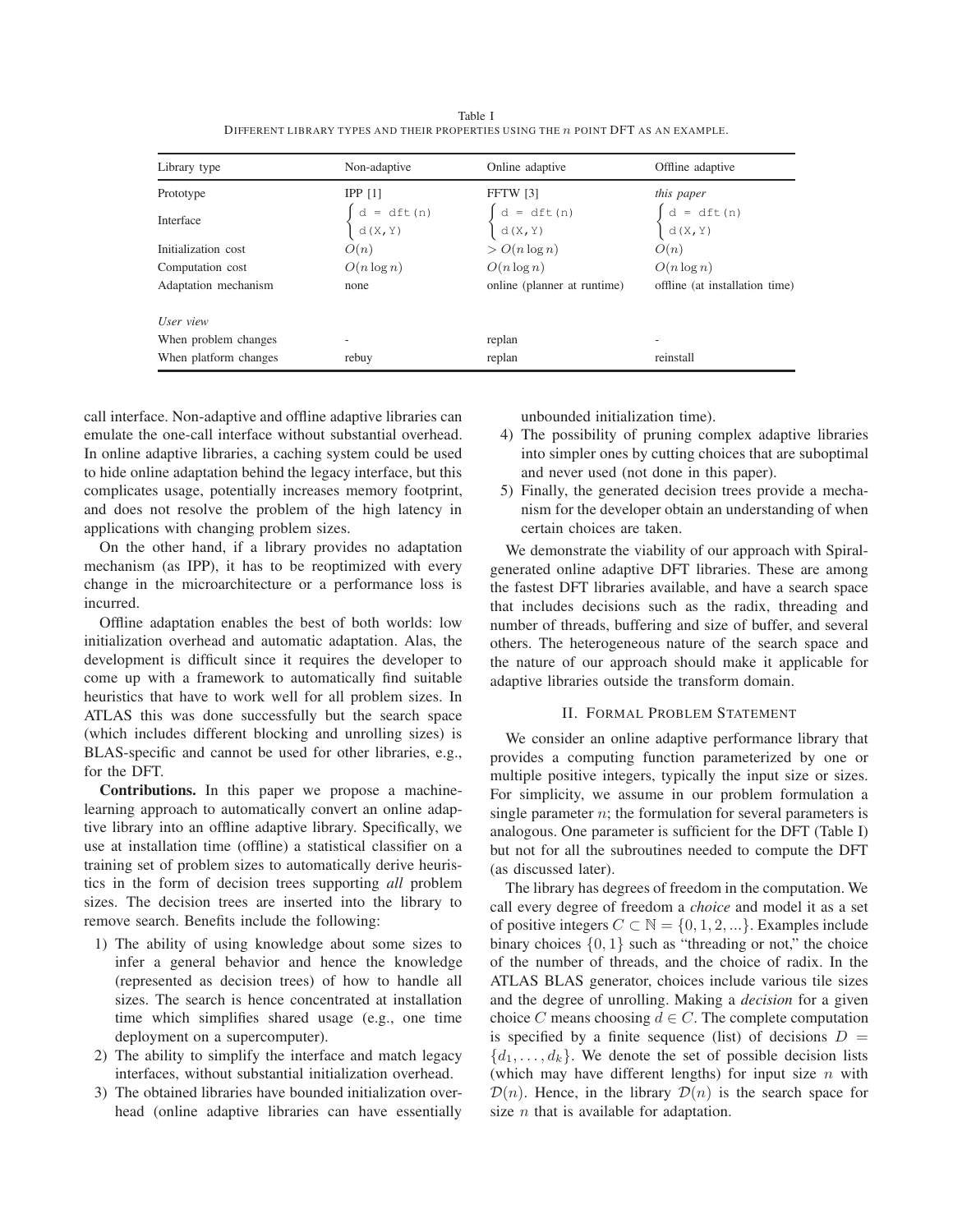

Figure 1. Our proposed offline adaptation process.

**Problem statement.** We now can formalize and distinguish the problems of online and offline adaptation for a given library. Given a list  $D$  of decisions, we assume  $p(D)$  is the associated performance (higher is better) of the computation with the library.

**Problem 1** (Online adaptation): Given *n*, find

$$
D_n = \underset{D \in \mathcal{D}(n)}{\operatorname{argmax}} \ p(D).
$$

**Problem 2** (Offline adaptation)**:** Find a function

$$
D: n \mapsto D_n,
$$

where  $D_n$  is defined as in the online adaptation.

Note that in both problems, the optimum can only be guaranteed by exhaustive search which is not feasible. Hence  $D_n$  and  $D$  will be only approximations. For this reason, we will call the function D a *heuristic*.

For example, FFTW solves Problem 1 using a dynamic programming search and  $D_n$  can be stored as wisdom. FFTW also and alternatively provides a hand-written heuristic  $D$ . In ATLAS, the situation is simpler, since it generates a matrix multiplication for a fixed small size (the size is also determined by the search), which is then used as building block for all sizes. Hence, D is constant and can be inlined.

In this paper we use a machine learning technique to solve Problem 2 while achieving similar performance as search-based solutions to Problem 1. The function D will be generated as a set of decision trees.

**Offline adaptation approach.** Several efficient methods to solve Problem 1 have been proposed including dynamic programming [3], [4], and reinforcement learning based search [5]. Hence, we assume that Problem 1 is solved (even if time-consuming).

Our approach uses solutions  $D_n$  for several n as training set to solve Problem 2, i.e., to generate the heuristic  $D$ . The approach is summarized in Figure 1. It decomposes in four phases:

- 1) *Exploration:* For a training set of sizes  $n$ ,  $D_n$  is computed.
- 2) *Statistical classification:* We use the classifier C4.5 [6] to generalize the knowledge learned during the exploration to produce  $D$  in the form of a set of decision trees. If needed, "hints" based on the library functionality are provided to help with the generalization.
- 3) *Verification:* The decision trees are verified and, if needed, corrected, to enforce the constraints imposed by the library.
- 4) *Combination:* Finally, the generated decision trees are inserted into the library as heuristics and replace the parts where the online decision code was called. The final result is a library adapted to the target platform.

#### III. RELATED WORK

In the domain of high-performance library development, [7] is the only paper, to the best of our knowledge, that deals with automatically designing heuristics (which we denoted as Problem 2). The paper considers the Walsh-Hadamard transform, which has similar properties but is simpler than the DFT. The approach in [7] is to accurately predict the runtimes of the different algorithms by collecting WHT-specific features from the algorithms. The features are only related to the chosen radices; unrelated choices such as threading or buffering are not considered. For these reasons, the work is not easily extensible to other transforms or other domains since the feature selection is non-trivial and not automatic.

In the larger domain of optimizing compilation, two different subjects directly relate to this paper. First, *iterative compilation* (also called adaptive or feedback-driven) describes the process of successively compiling and executing the code in order to find the best optimizations for *one* given application. This topic is analogous, in a more general setting, to our Problem 1. Compilation time issues have led to smart timing frameworks [8] and various interesting search methods whether ad hoc [9] or rooting in machine learning [10] have been proposed.

The second trend in compiler research that relates to our paper is the work that propose to automatically tune the heuristics themselves, which in turn allows the compiler to perform better on *all* programs (which is similar to our Problem 2). Early work on the subject [11] suggested to use reinforcement learning in order to improve the scheduling of straight-line code. Closer to our work, [12], [13], [14] have suggested to learn whether or not an optimization should be triggered by learning decision trees using algorithms derived from C4.5. In contrast to our work, legality is never an issue for them and they only focus on dealing with a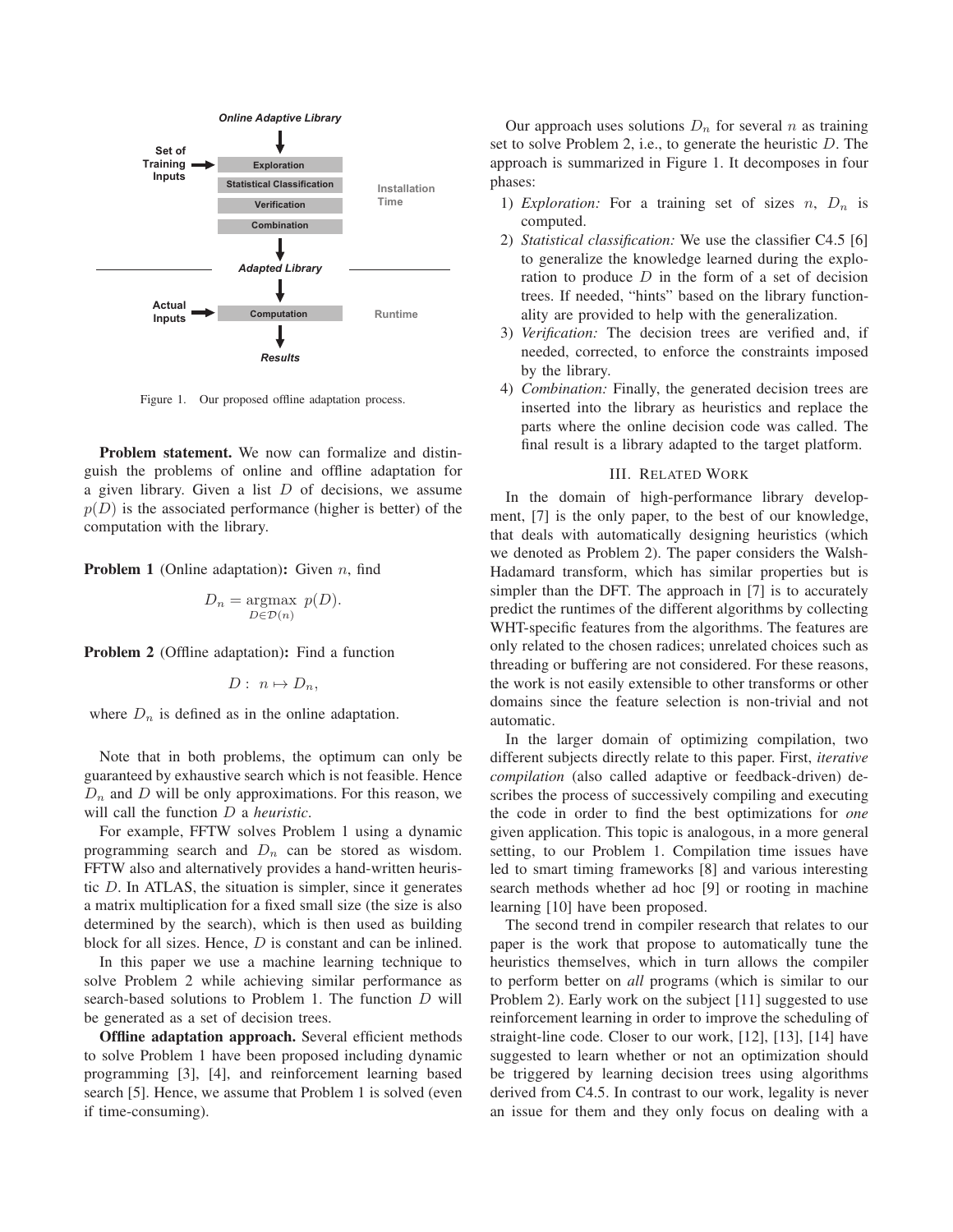| Outlook  | Temperature | Humidity | Windy | Decision   |
|----------|-------------|----------|-------|------------|
| sunny    | 85          | 85       | false | don't play |
| sunny    | 80          | 90       | true  | don't play |
| overcast | 83          | 78       | false | play       |
| rain     | 70          | 96       | false | play       |
| rain     | 68          | 80       | false | play       |
| rain     | 65          | 70       | true  | don't play |
| overcast | 64          | 65       | true  | play       |
| sunny    | 72          | 95       | false | don't play |
| sunny    | 69          | 70       | false | play       |
| rain     | 75          | 80       | false | play       |
| sunny    | 75          | 70       | true  | play       |
| overcast | 72          | 90       | true  | play       |
| overcast | 81          | 75       | false | play       |
| rain     | 71          | 80       | true  | don't play |

Figure 2. The "weather" machine learning data set.

single heuristic whereas we generate all the heuristics of the library with this method. Other researcher have pursued the same goal with different search methods such as genetic programming [15]. In this area, research essentially focuses on predicting whether an optimization should be triggered but leaving the actual parameter choices to an heuristic. Predicting the actual parameters is needed for our work, in the spirit of what is achieved by [16] exploring the model space or [17] exploring the feature space.

## IV. BACKGROUND: INDUCING CLASSIFICATION MODELS

The goal of decision tree learning is to create a model that classifies records based on a training set of already classified records. It is built by recursively partitioning the training set using well chosen tests. The interest is two-fold: On the one hand, it helps *summarizing* and *understanding* the already known training data and on the other hand it gives a *simple* mechanism to *infer* a classification for new cases. The most famous algorithm for producing such decision trees is probably Quinlan's C4.5 [6], which is based on his earlier algorithm ID3 but supports numerical features. The algorithm is best understood by walking through an example and we will use for this purpose the famous "weather" data set.

**Example: Golfing or not golfing.** A golf manager has observed that the attendance varies greatly depending on the weather (Figure 2) and is trying to understand the pattern behind it in order to manage his staff better. Before explaining the algorithm any further, we invite the reader to directly look at Figure 3, which is the decision tree produced by C4.5 for such a data set. Observe how the tree concisely captures the decisions in the table and also enables generalization for cases not contained in the table. The main difficulty is to determine which question should be asked in order to partition the cases in the most meaningful way.

**Entropy of an event.** ID3 and C4.5 are both based on Occam's razor, preferring simpler explanations over complicated ones: the goal is to always maximize the information



Figure 3. The decision tree generated by C4.5 for the "weather" dataset.

gain. To do this, the algorithms rely on the concept of *entropy*, which is a measure of the information content of a distribution, and was first introduced by Shannon [18],

Formally, suppose that the final decision can take any of the values  $\{d_1, \ldots, d_n\}$  (here: golfing or not) and that the feature  $a$  (e.g., temperature) can take any of the values  $\{a_1, \ldots, a_m\}$ . We denote by  $P(d_i|a = a_j)$  the conditional probability that decision  $d_i$  is made given that  $a$  takes the value  $a_i$ . By definition, the quantity

$$
H(a = a_j) = -\sum_{i=1}^{n} P(d_i | a = a_j) \log_2 P(d_i | a = a_j)
$$

is called the *entropy* of the event  $(a = a_j)$  and measures the level of uncertainty that remains about the final decision if the said event happens. It is computed in *bits* (a fair coin has an entropy of one bit).

In our example, we can use Table 2 to first compute all conditional probabilities and then the entropy of events such as

$$
P(\text{play}|\text{windy=false}) = 6/8,
$$
  

$$
P(\text{don't play}|\text{windy=false}) = 2/8,
$$

which yields

$$
H(\text{windy-false}) = -(6/8 \log_2(6/8) + 2/8 \log_2(2/8)) = 0.81.
$$

We see that, once golfers know that the outlook is overcast, their decision is already taken (they will definitely play). If it is not windy, uncertainty remains.

**Entropy of a feature.** Computing the weighted sum of the entropies over all the possible values a feature may take yields the entropy of the feature:

$$
H(a) = \sum_{j=1}^{m} P(a = a_j) H(a = a_j).
$$

The feature with the smallest entropy is the one that best partitions the training data set and is therefore the one that should be placed at the root of the decision tree. Recursively applying this process yields a full decision tree.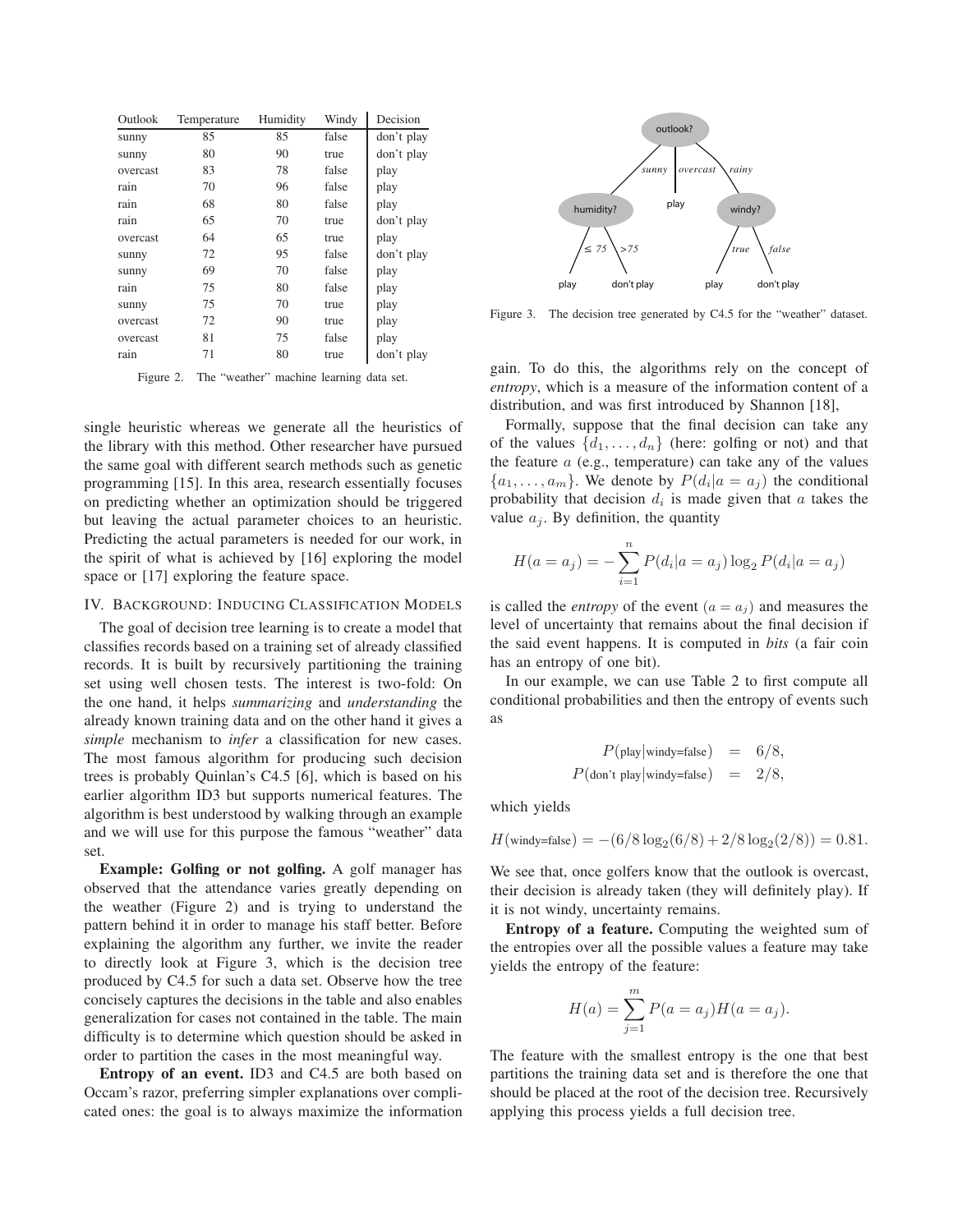In our example, we observe that the "outlook" feature discriminates better than the "windy" feature, hence it becomes the root of the decision tree in Table 3:

$$
H(\text{outlook}) = 5/14 \cdot 0.97 + 4/4 \cdot 0 + 5/14 \cdot 0.97 = 0.69,
$$
  

$$
H(\text{windy}) = 6/14 \cdot 1 + 8/14 \cdot 0.81 = 0.89.
$$

**Numerical features.** In our example, "temperature" and "humidity" are both described by continuous ranges rather than by discrete classes and therefore, cannot be directly taken into account by the above algorithm. It is clear, however, that any numerical range can be split into two classes using a threshold: one containing values that are bigger and the other containing values that are lower or equal. This process is called discretization and C4.5 automatically selects the threshold that provides the biggest information gain.

**Shortcomings.** C4.5 is limited to classifying rectangular regions in the feature space. This is due to the conjunctive partitioning system that can only produce expressions of the type  $(x > 16) \wedge (y > 3) \wedge (x \le 70)$ . Therefore, it fails at properly handling xor and parity problems.

In the context of adaptive numerical libraries, C4.5 will therefore not be able, unless it is "hinted", to recognize a decision that is beneficial only if two features are equal (e.g., the input and output strides). Also it will not be able to recognize number theoretic properties that may be significant (e.g., divisibility for the radix choice).

## V. BACKGROUND: STRUCTURE OF A RECURSIVE DFT LIBRARY

In this section we explain the structure of the search space in recursive state-of-the-art adaptive libraries computing the discrete Fourier transform (DFT). The libraries considered are generated by Spiral; FFTW offers a similar structure. Most importantly, we will see that the search space can be represented as a graph involving a set of heterogeneous decisions.

**DFT.** The DFT is the matrix-vector product  $y = DFT_n x$ , where  $x, y \in \mathbb{C}^n$  are the complex input and output vector, and

$$
\mathbf{DFT}_n = [e^{-2\pi ik\ell/n}]_{0 \le k,\ell < n}, \quad i = \sqrt{-1}.
$$

**FFT.** Fast Fourier transform algorithms (FFTs) reduce the complexity of the DFT from  $O(n^2)$  to  $O(n \log(n))$  and can be written as matrix factorizations of  $\text{DFT}_n$ . For example, the famous Cooley-Tukey FFT can be written as

$$
\mathbf{DFT}_n = (\mathbf{DFT}_k \otimes I_m) T_m^n (I_k \otimes \mathbf{DFT}_m) L_k^n, \quad (1)
$$

where  $n = km$ . Here,  $I_n$  is the identity matrix of size  $n$ ;  $T_m^n$ is a diagonal matrix and  $L_k^n$  a stride permutation matrix that maps the vector elements as  $i(n/k)+j \mapsto jk+i$ . Finally, the tensor (or Kronecker) product  $\otimes$  of two matrices is defined as

$$
A \otimes B = [a_{k,l}B], \quad \text{where } A = [a_{k,l}].
$$

```
void dft(int n, cpx *y, cpx *x) {
    if (use_dft_base_case(n))
       dft_bc(n, y, x);
    else {
        int k = choose_dft_radix(n);
        for (int i=0; i < k; ++i)
           dft_strided(m, k, t + m*i, x + m*i);
        for (int i=0; i < m; i+1)
            dft_scaled(k, m, precomp_d[i], y + i,
                       t + i);
    }
}
void dft_strided(int n, int istr, cpx *y, cpx *x)
                 { ... }
void dft_scaled(int n, int str, cpx *d, cpx *y,
```
**cpx** \*x) { ... }

Figure 4. FFTW 2.x-like implementation of the DFT. In this code, degrees of freedom are set by heuristics (instead of being searched online by the planning system). For brevity, auxiliary recursion steps dft\_strided and dft\_scaled are not detailed entirely.

We show below a visualization of the non-zero values in the matrices in (1) for  $k = m = 4$ .



In both tensor products, all parts of equal gray shade constitute a single  $DFT<sub>4</sub>$ . We observe that all four matrices are sparse, that the computation uses a divide-and-conquer approach, and that there is a degree of freedom (choice of  $k|n$ .

**Mutually recursive implementation.** The above FFT suggests an implementation in four passes corresponding to the four matrix factors. Both tensor products become loops which call smaller DFTs recursively. However, a better approach (taken, e.g., in FFTW 2.x) uses only two passes hence improving locality.

Namely, the explicit (and expensive) permutation  $L_k^n$  is replaced with a readdressing in the subsequent smaller DFTs. Similarly, scaling by  $T_m^n$  is fused with the subsequent DFTs. However, this creates the need for auxiliary functions, variants of the DFT with modified interfaces:

$$
\underbrace{\mathbf{DFT}_n}_{\text{dft}} = \underbrace{\left((\mathbf{DFT}_k \otimes I_m)T^{km}_m\right)}_{\text{dft\_scaled}} \underbrace{\left((I_k \otimes \mathbf{DFT}_m)L^{km}_k\right)}_{\text{dft\_strided}}
$$

We call the recursive functions needed for the computation *recursion steps* following [4].

The pseudo-code for such an implementation is displayed on Figure 4. Since the recursion must eventually terminate, base cases are provided for each recursion step in the form of unrolled codelets of fixed size (denoted with a bc for base case in the code). Following FFTW, we assume that dft\_scaled is always a codelet.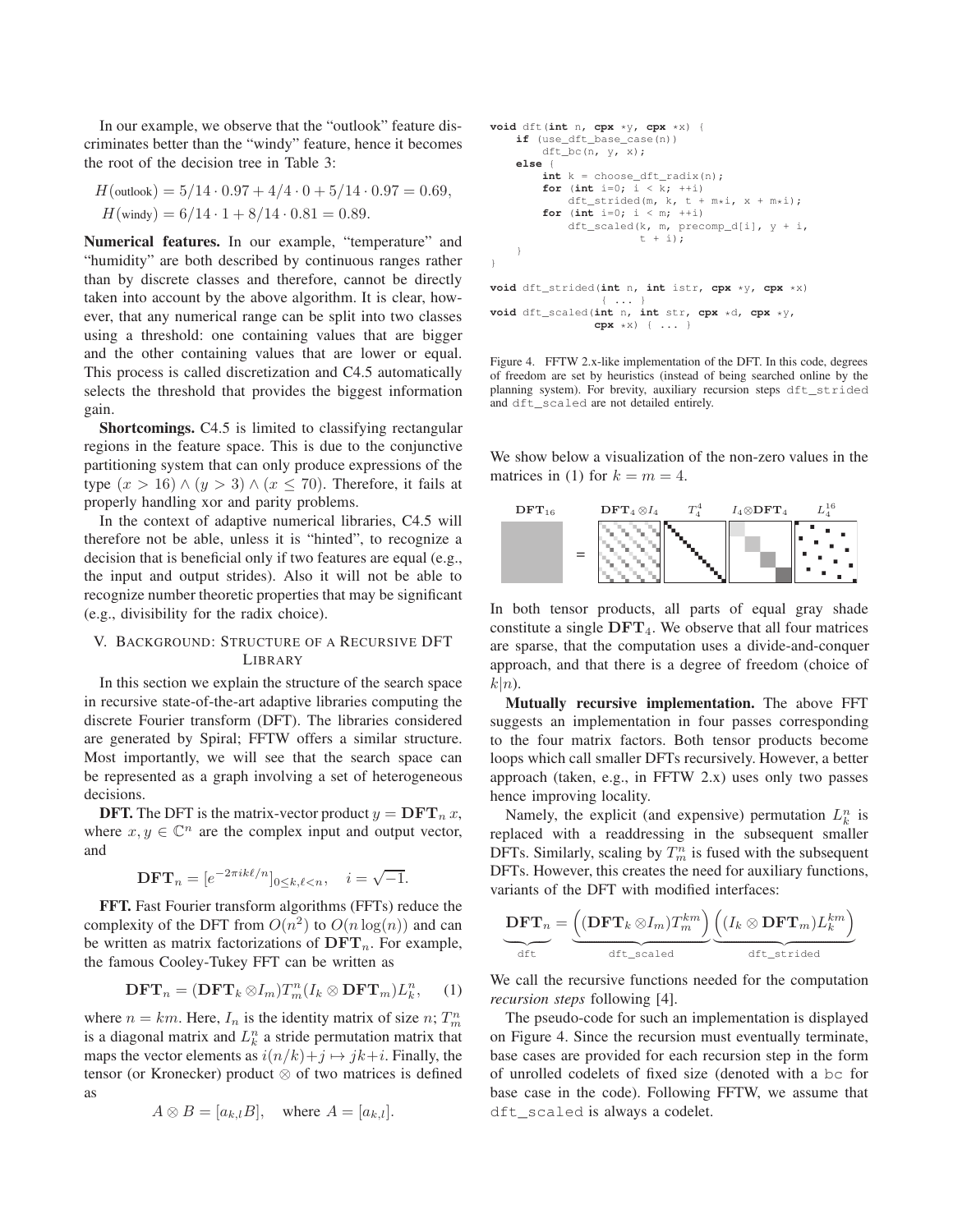**Search space.** The implementation in Figure 4 does not fully specify the computation but leaves choices that can be used for online adaptation (as was done in FFTW 2.x). The choices are the radix and whether to use a codelet or not. Further, note that the auxiliary recursion steps whose implementation is not displayed may possess their own choices. Also, they have the stride as additional parameter, which can impact the decision.

Figure 5 shows a representation of this search space as *decision graph* involving recursion steps (gray boxes) and choices (white boxes). It is a classic static closure graph augmented with the choices in the library. The outgoing edges of choices are labeled with decisions and connect to spawned recursion steps. For example, a decision on the radix recurses as shown in Figure 4. The outgoing edge of a recursion step may connect to a choice or to another recursion step that it calls without choice.

We make further observations:

- 1) Choices of the same type (e.g., "base case?") may occur multiple times inside the graph since they correspond to different recursion steps.
- 2) The decision graph contains cycles due to the recursive nature of the library and hence the search space. During the decision process, the same choice box can hence be encountered several times. For example choice of radix for a strided DFT of size 128 and later choice of radix for a strided DFT of size 16. What cannot be seen in the decision graph is that the decision procedure eventually terminates.
- 3) A given recursion step is implemented using zero, one, or more recursion steps. Therefore, open choices are of different nature: a recursion step is *either* implemented as a base case or not, but an actual recursion always uses *two* recursion steps.

**Advanced implementations.** The search space gets considerably more complicated with state-of-the-art libraries. The reason is in the support for vectorization, multithreading, and advanced memory hierarchy optimizations [3], [19], [4]. The latter includes support for buffering and for on-thefly twiddle factor computation. These optimizations require transformations of (1) that produce additional recursion steps together with additional choices.

Figure 6 shows the decision graph of such a library generated by Spiral. Observe the increase in the number of recursion steps and the associated increase in choices inside the library.

**Library generation.** The Spiral project [4] has demonstrated that online adaptive libraries for transforms as the one discussed above can be computer-generated directly from an algorithm like (1). The generator works for a variety of transforms and can generate different libraries for each. Our work is designed to interface with each of these libraries to automatically convert them into offline adaptive libraries.

Deriving and writing the heuristics by hand in each case would be unfeasible.

#### VI. GENERATING DECISION TREES FOR LIBRARIES

In this section, we first explain how statistical classification can be used to convert an online adaptive library into an offline one. Then we explain two techniques, *hinting* and *automatic correction* that enlarge the class of problems that the classifier can tackle.

#### *A. Mapping of the Problem*

Figures 5 and 6 show the structure of choices inside an adaptive library. These are used to tune to the hardware for a given problem size. As said before, each of these choices depends on the parameters or arguments of its recursion step: the questions read "should the DFT *of size 1024* be threaded?", "should the strided DFT *of size 16 and stride 4* be implemented as a base case?," and so on.

First we note that applying the classification framework from Section IV implicitly assumes that the best decisions only depend on the arguments of the current recursion step. In other words, the context of the function call has no significant impact and therefore every subprogram can be optimized independently. This assumption is equivalent to the one underlying *dynamic programming*, the preferred search method in this domain.

Providing a deterministic library means that heuristics are given for each one of these choices. Providing an *offline* adaptive library means that *customized* (i.e., platform specific) heuristics are given for each one of these choices. We use C4.5 to generate these customized heuristics.

**Features.** Selecting relevant features is the crucial problem for machine-learning based compilation. However, given our approach and assumption above, the features are precisely the arguments of each recursion step, omitting pointer addresses. For example, in Figure 4, the only relevant feature for the heuristics of dft is the size n; for dft\_strided, it would be the size n and the input stride istr.

**Decisions.** The set of choices is fixed by the given online adaptive library (e.g., Figures 5 and 6). Since each choice takes numerical values (see Section II), C4.5 is applicable.

**Training set.** The training set for the main recursion step has to be selected by the developer of the library. As we will show in Section VII, it is interesting to choose a variety of sizes that encompasses the different performance regimes of the library. Note that training cases for the additional recursion steps are automatically derived, since they consist of the different possibilities that stem from the main recursion step.

#### *B. Advanced Manipulation of the Decision Trees*

C4.5 is limited from a learning point of view and might require good *hints* to produce good results. Due to the finite character of the training set, it might also generate trees that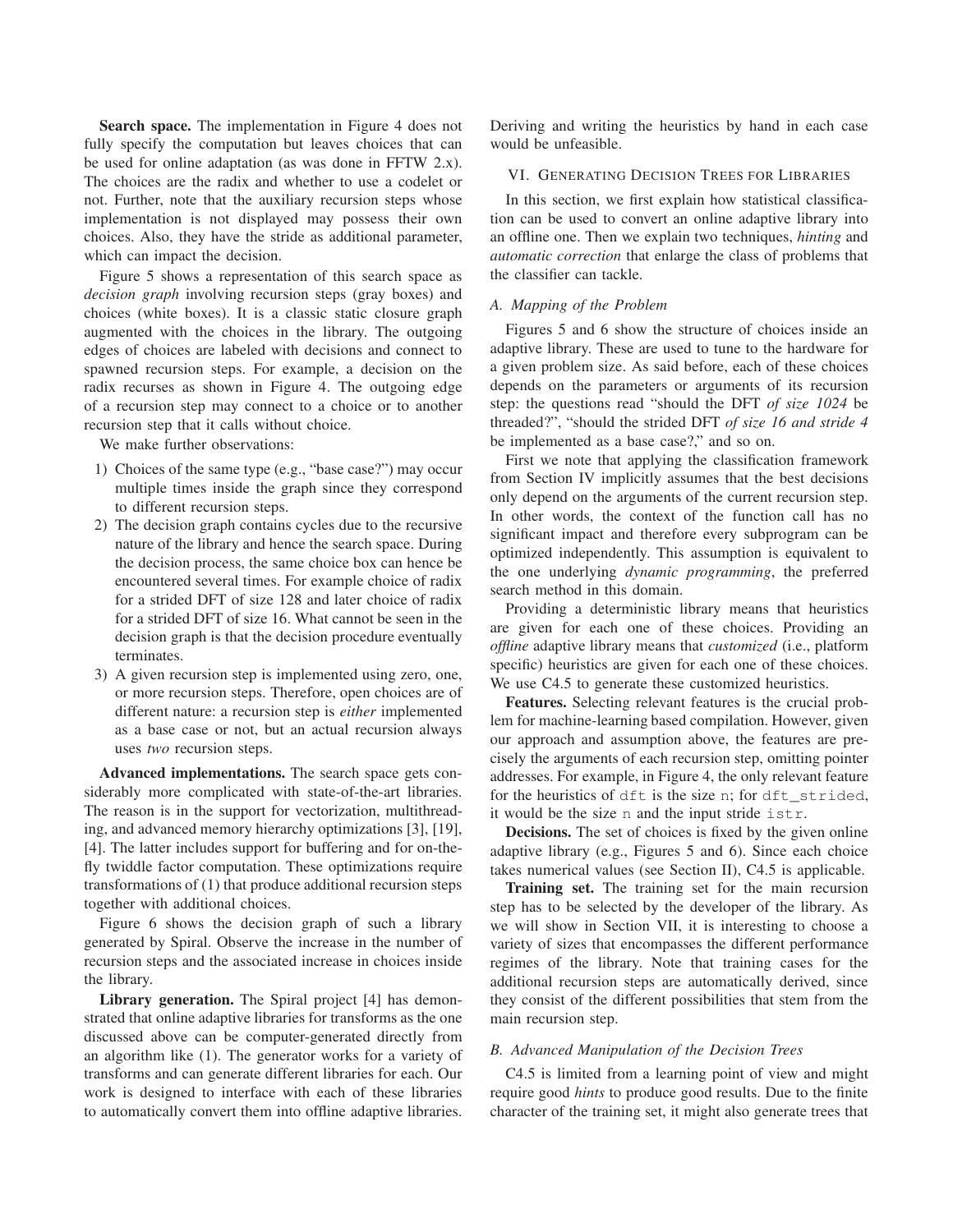

Figure 5. Decision graph underlying the implementation from Figure 4. Note that, in the case of radix choices, both children actually need to be computed.



Figure 6. Decision graph underlying a vectorized, multi-threaded and buffered implementation of the DFT. Recursion step names are omitted for readability except for the initial dft recursion step and two examples. The goal of this paper is to automatically provide heuristics for all the choices (white boxes).

cannot be generalized as heuristics and therefore require an *automatic correction* pass.

**Hinting.** C4.5 can only cut the feature space into orthogonal rectangles and can only consider one dimension at a time. In some cases, these restrictions prevent a good generalization which in turn leads to a disappointing performance.

For instance, we have seen that in DFT libraries the choice of the radix must divide the size so the performance actually depends on the prime factorization of a number. Since multiples of 2 and multiples of 3 are interleaved and even mixed on the real axis, C4.5 is not able to discover by itself that both groups naturally exhibit a very different behavior. The tree C4.5 then produces treats individual cases, shows no global understanding of the problem and, ultimately, performs poorly.

However, it is possible to drastically improve the quality of the trees by providing "hints" to the classifier. A hint is a function that is directly computed from the features and fed to the classifier as if it was an extra feature. For instance, in the above case, hints that could be provided are the number of powers of 2 and of powers of 3 in the prime decomposition of the size. In practice, this creates two new dimensions, which enables the selection of meaningful groups using only rectangles. Finally, note that designing hints is not pushing the burden onto developers: anybody using DFTs knows that powers of two sizes are inherently very different from non-powers of two. Writing a hint is only giving this information to the classifier without explaining the implications of such a difference—the classifier will figure that out for itself.

Figure 7 shows a generated heuristic that chooses a radix as a function of the size. The functions  $nfactor(f, n)$ , that computes the number of times the factor f appears inside n, were provided as hints to the classifier. The comments in the code display the effect of the automatic correction which is the topic of the following paragraph. It can be noticed that, for this recursion step, this library and this training set, the chosen radix is often, *but not always*, the largest integer of  $\{2, 3, 4, 6, 12, 18\}$  that divides the size.

**Automatic correction.** The C4.5 classifier is, in some way, short-sighted: it can come up with decisions that are not correct in the general case but were true inside the finite training set. For instance, if the classifier trains only on the set  $\{12, 14, 16, 18, 20, 22, 24\}$ , it might conclude that the best radix for any number divisible by 3 is 6 (since all numbers of the set divisible by 3 are also divisible by 6), overlooking the fact that choosing such a radix also needs a factor 2 which might lead to unpleasant surprises at runtime.

Consider Figure 7. We want to make sure that the returned radix is always valid, that is, always divides the input size. As an example, let us focus on the first return 8. It is easy to prove that 8 is always a correct radix because the above condition,  $nfactor(2, n) \leq 3$  is false so n is necessarily a multiple of 8. If we focus on the return 18 line now, we observe that n is only guaranteed to be divisible by 6. A correction needs to take place there.

In our system, this verification phase is mechanized by traversing each tree and automatically correcting decisions (leaves) that cannot be justified by the information contained in the internal nodes. Correcting means that decisions are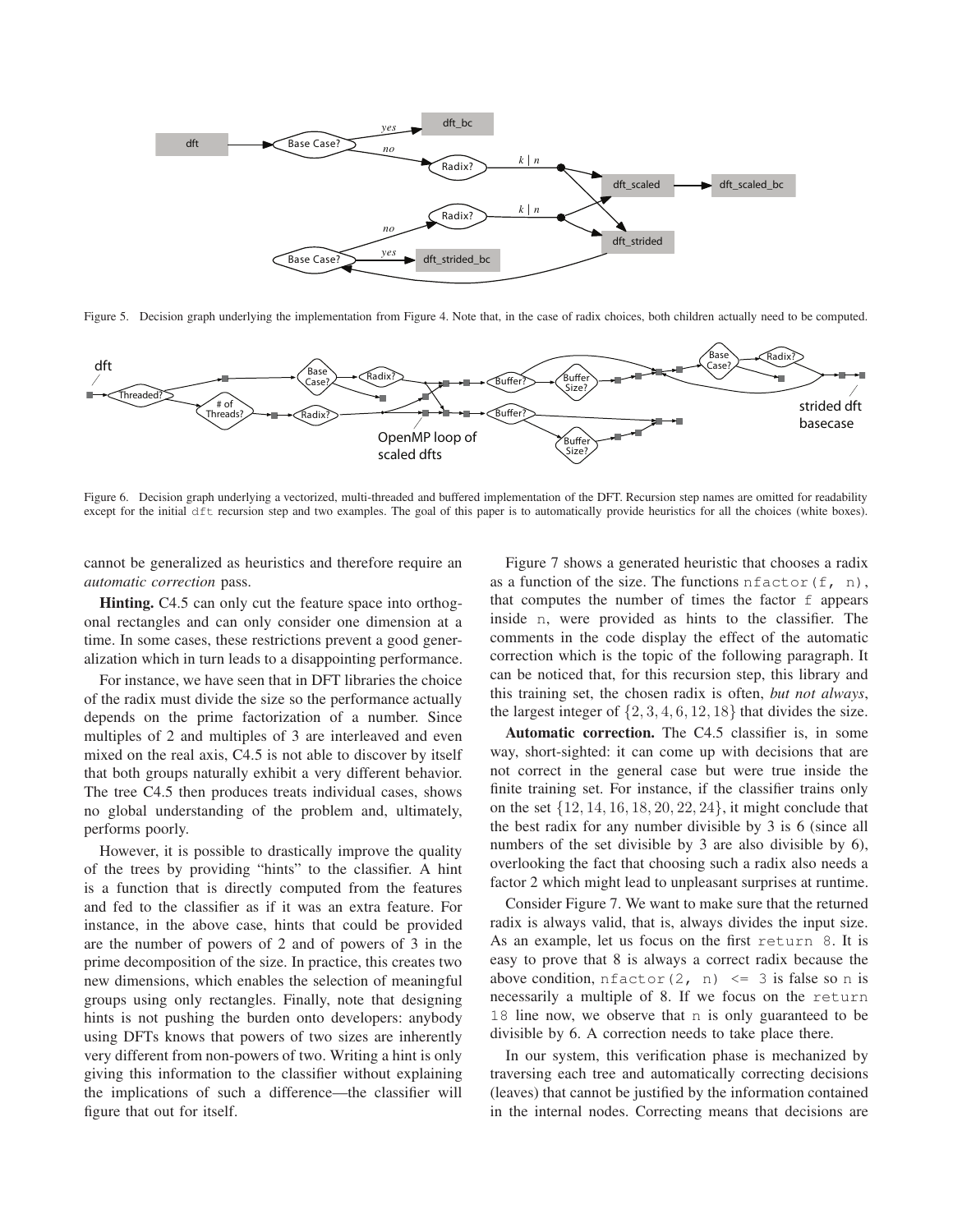```
choose_dft_radix(int n) {
   if ( nfactor(3, n) \leq 0 ) {
      if ( nfactor(2, n) \leq 2 )
         return 2;
          //Corrected to: error('' no divisors'');
      else {
         if ( nfactor(2, n) \leq 3 ) return 4;
         else return 8;
      }
   }
   else {
      if ( nfactor(2, n) \leq 1 ) {
         if ( nfactor(2, n) <= 0 ) return 3;
         else {
            if ( nfactor(3, n) <= 1 ) return 2;
            else return 6;
          }
      }
      else {
         if ( nfactor(2, n) \leq 3 ) {
            if ( nfactor(2, n) \le 2 ) {
                if ( nfactor(3, n) \leq 1 ) return 6;
                else return 12;
             }
else return 18;
             //Corrected to: else return 6;
          }
         else return 12;
      }
  }
}
```
Figure 7. A computer-generated heuristic for the implementation from Figure 4. The function  $nfactor(f, n)$  returns the number of times the factor  $f$  appears inside n and constitutes an hint. After the generation of the heuristic, the automatic correcter enforces the divisibility policy (the effect of which is displayed in commented lines that replace the line above them).

either changed to more conservative ones or additional internal nodes are added. We also insert a proper error message in case all tests are failed which means that the situation was not learned during training.

### VII. EXPERIMENTS

**Platform.** Our benchmark platform has two dual core 3 GHz Intel Xeon 5160 processors (server version of Core 2 Duo) with 4 MB of shared L2 cache per processor, running Linux in 64-bit mode. We generate different online adaptive C++ libraries using Spiral [4], which are then inserted into our tool and converted into offline libraries. Libraries are compiled using the Intel C/C++ Compiler 10.1. We compare against FFTW 3.2 alpha 2 and Intel IPP 5.3.

All libraries were timed out of the box. In particular, slightly better performance for FFTW and Spiral-generated libraries could have been achieved for mid-range sizes by ensuring that only two threads are used and properly pinned to the processors. However, these choices are not automatically handled by the library and hence not considered by our tool.

We use pseudo-GFlop/s to show performance, which is standard for the DFT. It assumes a (real) operations count of  $5n \log_2 n$  (a slight overestimate) for the complex DFT of size n.

**Clothesline experiments.** First, we want to demonstrate that useful heuristics can be learned. To do this, we show that the quality of the generated heuristics improves with the size of the training set and approaches the best runtimes found.

The experiment is performed using the Spiral-generated DFT library corresponding to Figure 6, i.e., the library has eleven choices. Only two-powers are considered. First, online search is used to find the best runtimes for all 20 sizes  $2^{1} - 2^{20}$  (2–1M). The competitiveness of these runtimes, and hence the library is established by comparing to FFTW and IPP in Figure 8(d). The runtimes serve as ground truth or *clothesline*.

Next, a subset of the 20 sizes is chosen as training set for our tool. These sizes serve as *clothes-pins*. From the training set the tool generates heuristics for all sizes and inserts them into the library. The library is then timed on all sizes. The resulting line is the *cloth*. The goal is to verify that with increasing number of pins (increasing training set) the cloth hangs straighter, i.e., approaches the clothesline (ground truth).

The results are shown in Figure  $8(a)$ –(c). In each case the training set is marked by circles. In Figure 8(a), the training set contains only two small sizes:  $2<sup>4</sup>$  and  $2<sup>8</sup>$ . For these sizes, threading is irrelevant, hence the generated heuristics avoid it, which then yields bad performance for larger sizes. In Figure 8(b), the training set includes four sizes that are well distributed so different scenarios (e.g., in-cache and out-ofcache, threading or not) can be learned. The performance already closely approaches the ground truth. In Figure 8(c), the training set consists of half of the sizes and the resulting library is practically as fast as the online adaptive one in all sizes.

Note that for a given choice in Figure 6, a chosen training size may give a varying number of training points: zero (e.g., the buffer size is not known if the best alternative doesn't buffer), one, or more than one (e.g, due to the recursion, the best radix is simultaneously selected for the problem and all subproblems).

**Mixed sizes experiments.** The learning approach becomes particularly relevant if we consider a much larger set of sizes by including non-two-powers. We do so in the second experiment which considers all sizes up to  $2^{18}$ (256K) that decompose into prime factors smaller or equal than 19. We generate two offline adaptive libraries that differ in the size of their training set, which respectively amounts for  $1\%$  and  $6\%$  of all sizes. As can be seen in Figure 8(e), and as is known, DFT performance varies greatly depending on the prime factorization of the size, which makes it very irregular and difficult to read. In this first plot, it can however be seen that the performance of the library with our generated heuristics exhibits somewhat less variation than IPP.

Next we measured the performance for all sizes up to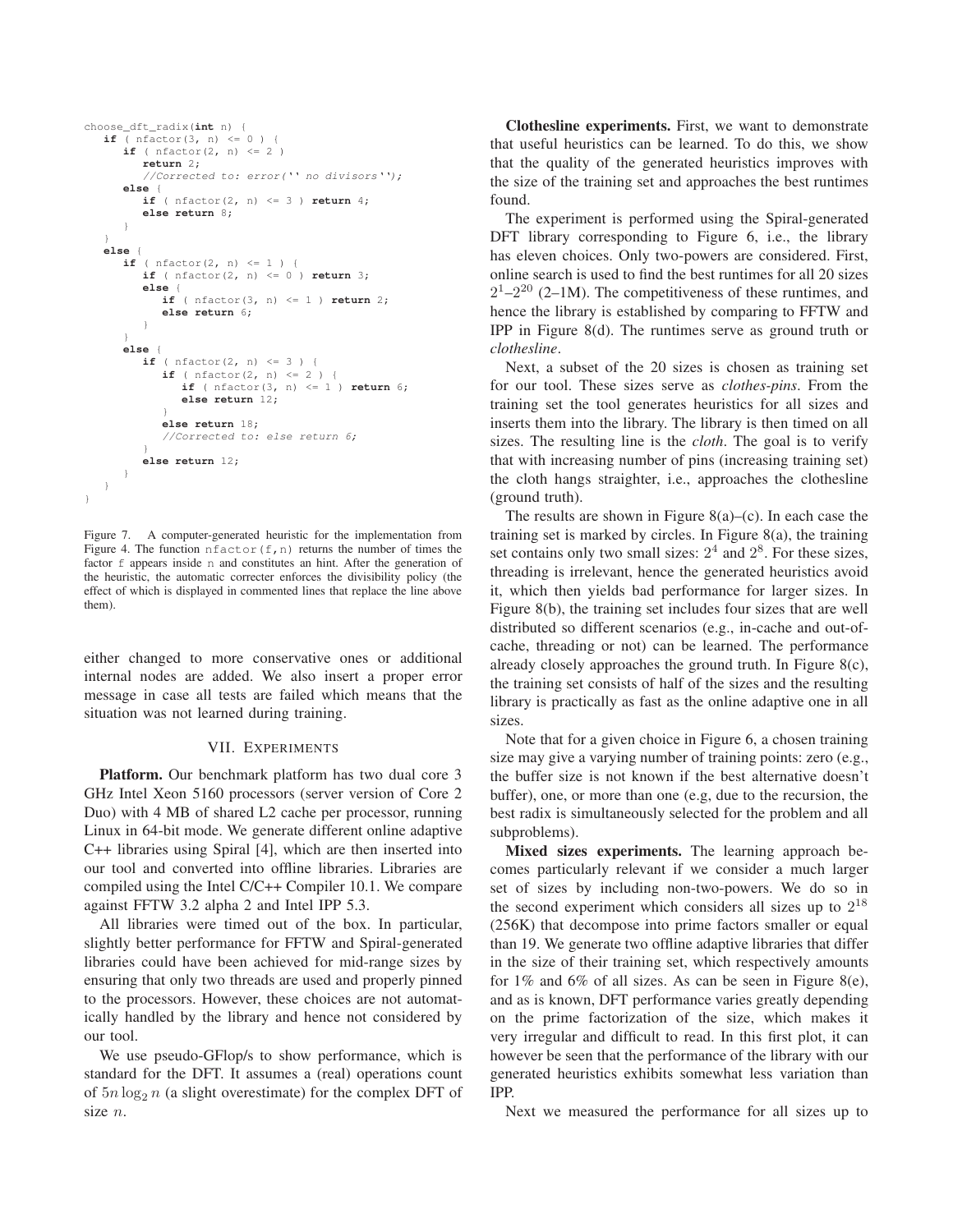

Figure 8. (a), (b), and (c) show *clotheslines* experiments with a Spiral-generated online adaptive DFT library, whose competitiveness is shown in (d). The clotheslines experiments demonstrate the effectiveness of our tool in learning and generating heuristics. Both (e) and (f) present the DFT performance of different libraries on all numbers smaller than 256K that decompose into prime factors smaller or equal than 19. In (f), the data is interpolated using a sixth order logarithmic trendline. This plot also includes FFTW using its heuristics mode instead of online search.

256K for all libraries that are not online-adaptive: IPP, FFTW with the included (hand-written) heuristics, and our Spiral-generated libraries with generated heuristics for the 1% and 6% training set. To reason about the performance data, we computed a logarithmic regression of order 6 in each case and present them in Figure 8(f). First, as expected, we observe that the library that is trained on the larger training set (6%) performs better than the one with the 1% training set. Second, we observe that the 6% generated-heuristics library performs better than IPP. Precise computation shows that the average performance gain is 10.7%. Finally, the poor performance of the hand-written heuristic mode of FFTW shows that writing heuristics is no simple task.

### VIII. CONCLUSION

We proposed a machine learning technique to automatically convert online adaptive libraries into offline adaptive libraries by generating heuristics. In practice this means that the burden of searching can be pushed from runtime to installation, which improves usability considerably. The performance penalty incurred by doing so is very minor, at least for the DFT libraries we considered.

Our method is entirely automatic and capable of handling a very diverse set of choices inside an online adaptive library including the choices of radix (i.e., the block size), threading, and buffering. This ability should make the method applicable to other problem domains and libraries.

Together with Spiral's previous capability to automatically generate online adaptive libraries, we hence demonstrated for the first time the computer generation of a state-ofthe-art offline adaptive library, directly from an algorithm specification.

#### **REFERENCES**

- [1] Intel, "Integrated Performance Primitives (IPP) 6.0, User Guide.'
- [2] R. C. Whaley and J. Dongarra, "Automatically Tuned Linear Algebra Software (ATLAS)," in *Proc. Supercomputing*, 1998.
- [3] M. Frigo and S. G. Johnson, "The design and implementation of FFTW3," *Proceedings of the IEEE*, vol. 93, no. 2, pp. 216– 231, 2005.
- [4] Y. Voronenko, F. de Mesmay, and M. Püschel, "Computer generation of general size linear transform libraries," in *Proc. Int'l Symp. on Code Generation and Optimization (CGO)*, 2009, pp. 102–113.
- [5] F. de Mesmay *et al.*, "Bandit-based optimization on graphs with application to library performance tuning," in *Proc. Int'l Conf. on Machine Learning (ICML)*, 2009, pp. 729–736.